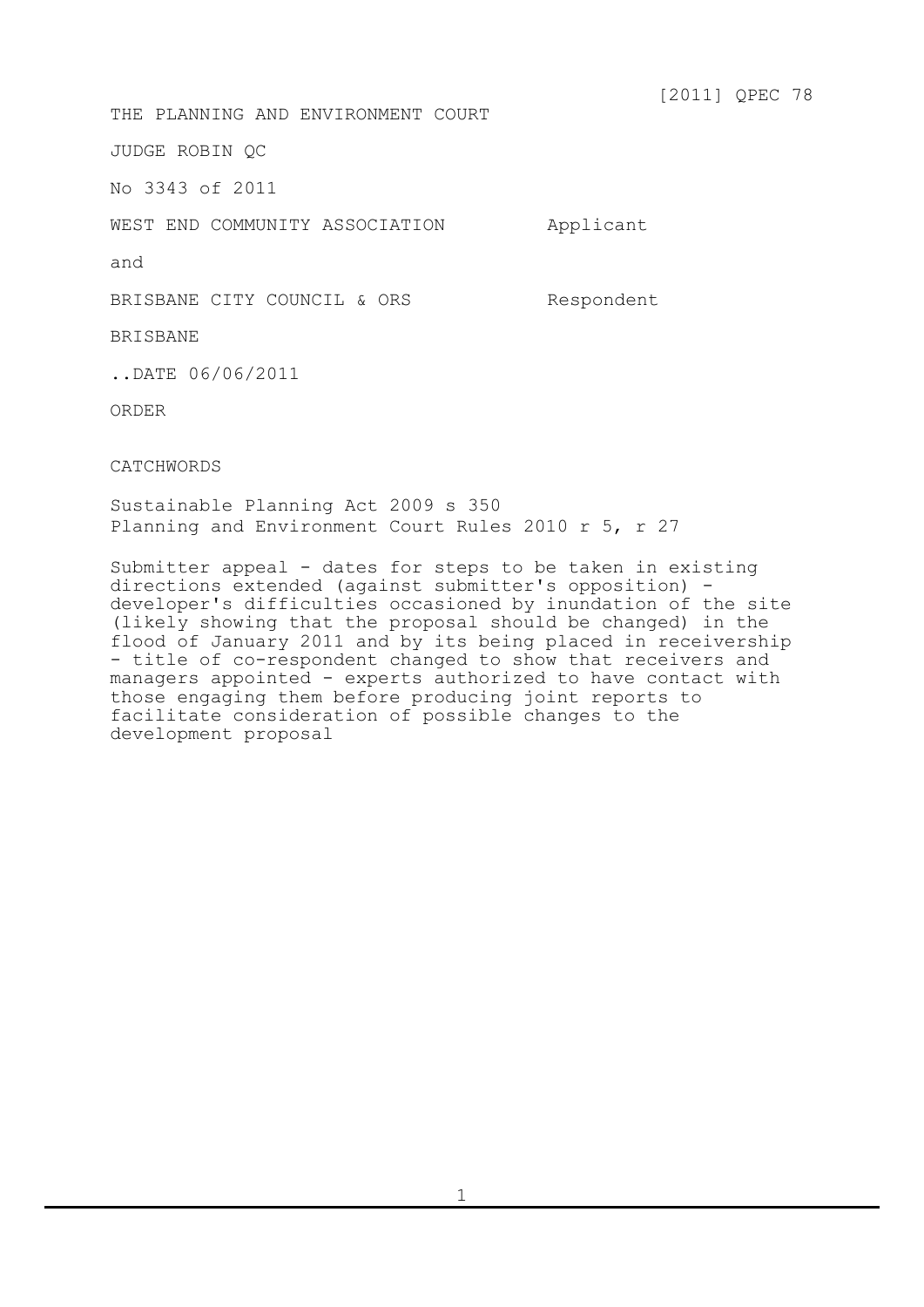HIS HONOUR: The court has made an order in terms of the initialled draft after the luxury of lengthy argument about what those orders ought to be.

The appeal is a submitter appeal against a development approval granted by the respondent council for the carrying out of building work, that's a preliminary approval, and a development permit for material change of use for a multiunit dwelling, shop and restaurant at Lot 2 on Registered Plan 141824. The site is at 321 Montague Road, West End.

My understanding is that that approval relates to a 12 storey building containing nearly 500 units representing an expansion of what is permitted under an earlier approval for the same site for a similar development of eight storeys with some 70 fewer units.

That approval emerged following an appeal in this court.

**40** The association appellant, I understand, was a party in that proceeding. It is in the unusual position for a submitter of having the potential of advancing its position, which I take it is one of general opposition to development of the scale proposed, by taking advantage reverses that have befallen the co-respondent developer company.

One was the January 2011 floods which inundated the site which the court understands was the location of the former gas works. It may well be that the large excavation on the site

 1-2 ORDER **60**

$$
1 - 2
$$

**30**

**50**

**20**

**10**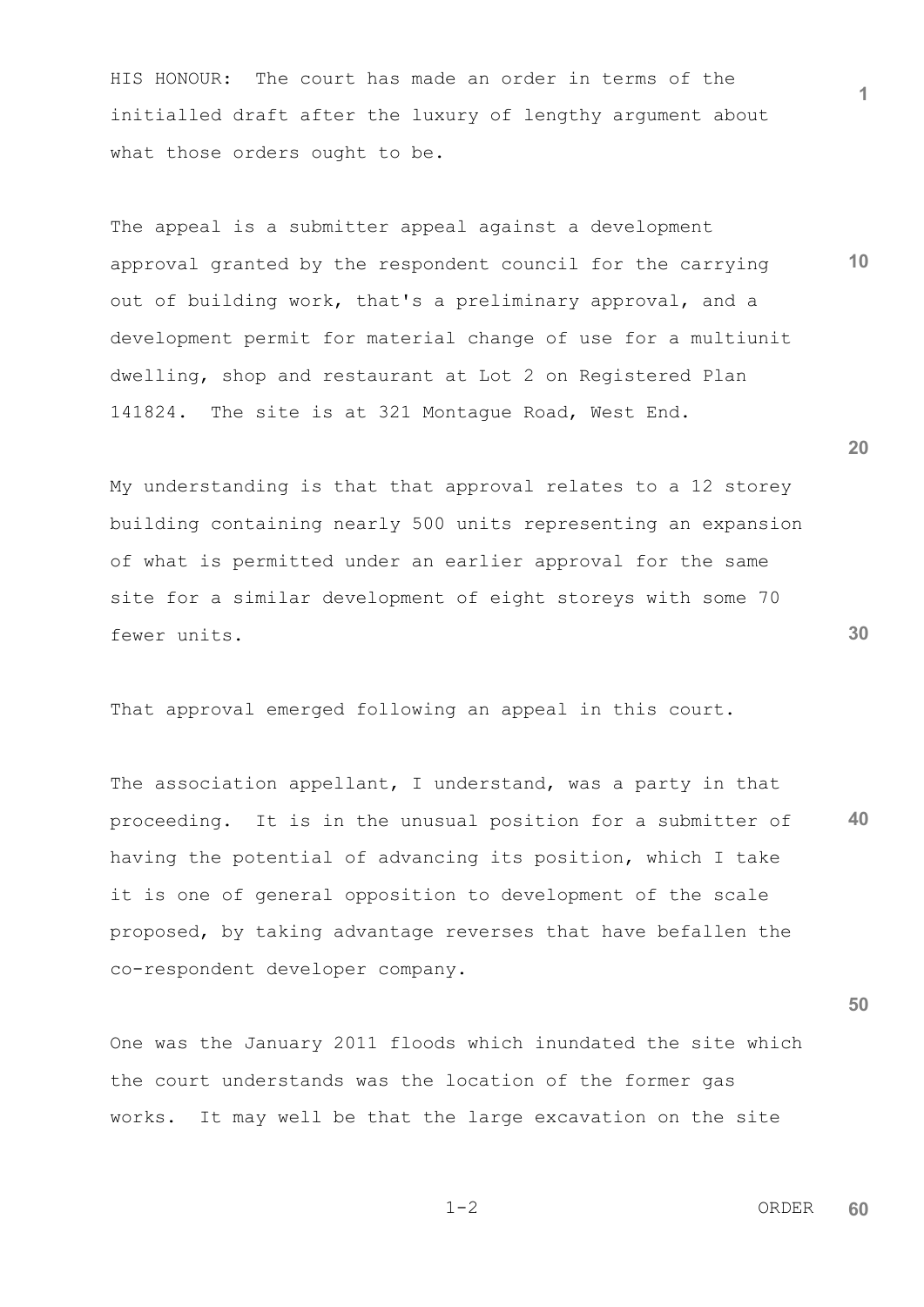was subject to inundation even before the floods mentioned.

I have presided at mentions of the appeal on 18 February 2011 (see 2011 QPEC 36) and 11 March 2011 (see 2011 QPEC 40).

It emerged from what was said at those mentions that the proposal is likely to require some redesign to take account of lessons learned in the recent flooding.

**20** One particular respect that was mentioned concerned the proposal to locate important electrical installations at basement level, an arrangement that experience in this City last January indicates is better avoided in tall buildings.

What also emerged at those earlier mentions was that the co-respondent developer was experiencing financial difficulties.

**40** The appellant certainly takes the view that the extent of those was understated. If that was the case, the appellant's lay representative Mr Bratchford was able to reveal more of those financial difficulties.

**50** In March hope was still being entertained by the co-respondent that finance could be obtained from sources in Korea. It rather appears that nothing came of that.

The applications before the court today include one by receivers and managers of the company seeking to have their

 1-3 ORDER **60**

**1**

**10**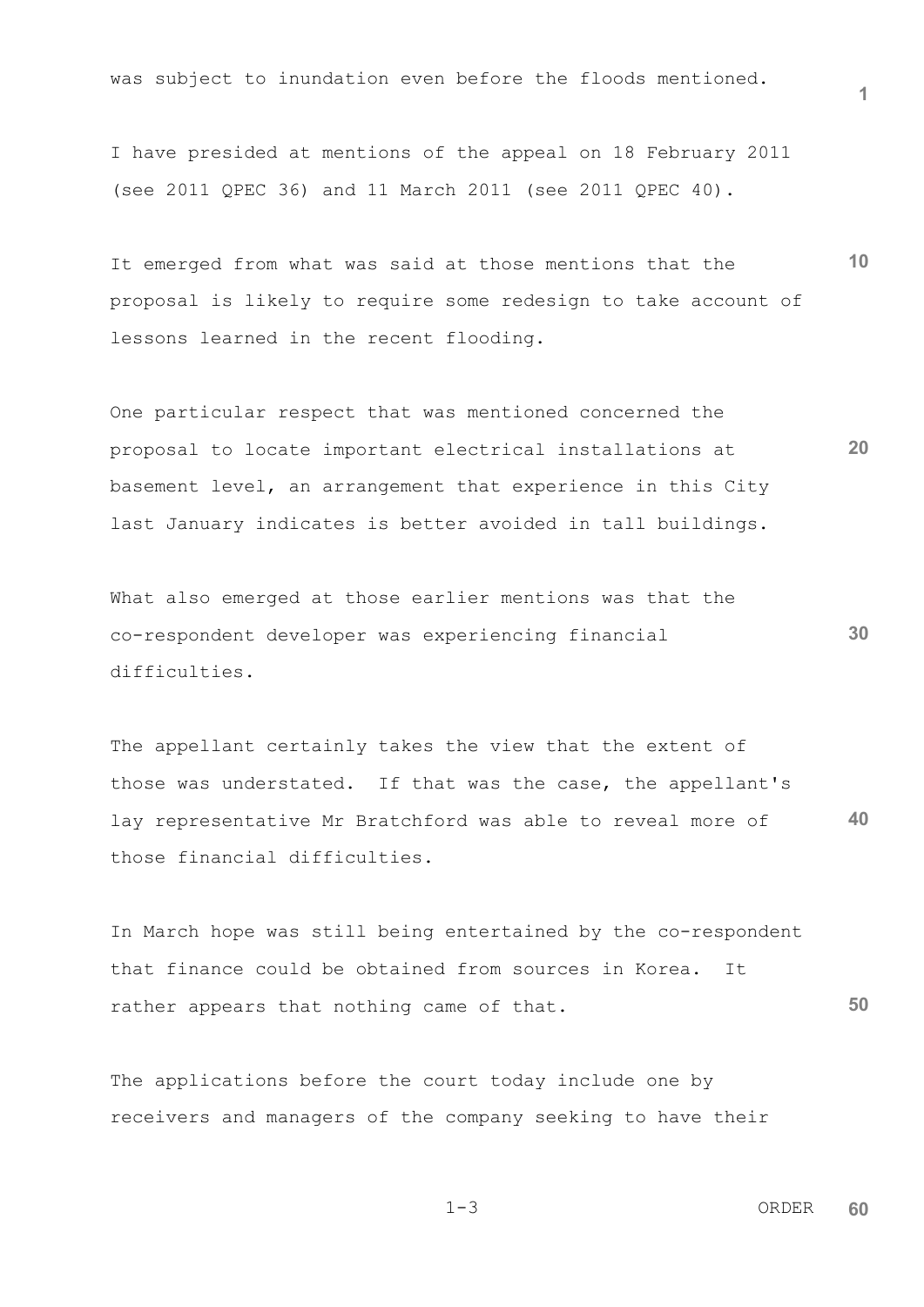role in the matter acknowledged by a change in the description of the co-respondent to record in the title that receivers and managers have been appointed.

**10** There has been a double appointment at the instance of Eastcote Pty Ltd, a finance provider for the developer.

The first appointment occurred at the end of April 2011. It was limited to the co-respondent's documentation in relation to the development application and a wide range of associated matters to do with the site.

**30** It is easily inferred that the purpose of that limited receivership was to give the receivers and managers and, no doubt, the principals of Eastcote the best information they could get regarding the wisdom of proceeding with the current development proposal.

**40** Late last month, by an appointment dated 31 May 2011, and accepted on that date, the receivers and managers were placed in charge of all the present and future rights, property and undertaking of the co-respondent, whether real or personal anywhere and of any kind.

**50** On the next day, the receivers and managers caused the application mentioned above to be filed.

The selection of today for the hearing is explained by Judge Rackemann's having on 13 May 2011 set down for today the

$$
1-4
$$
 **ORDER 60**

**1**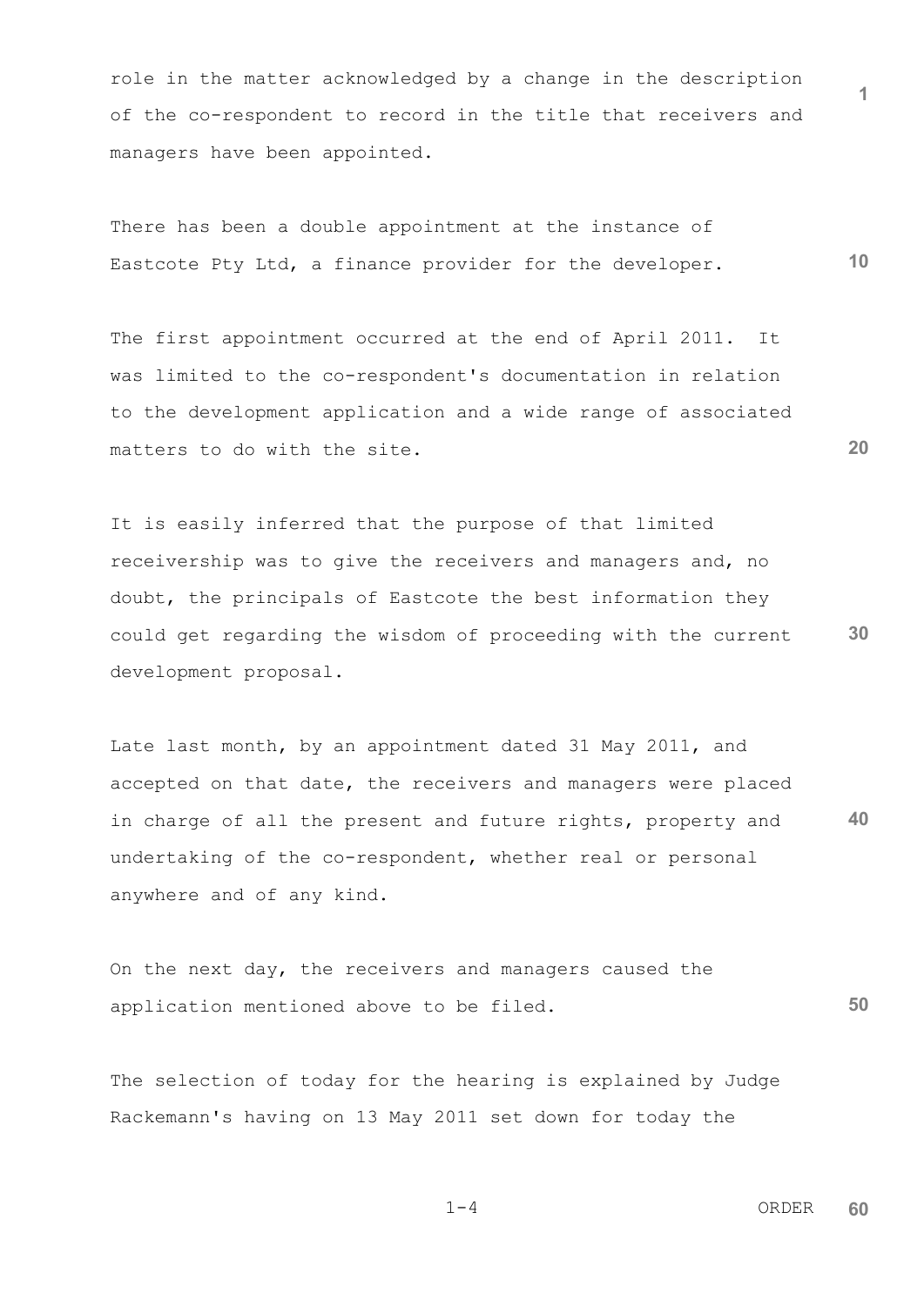hearing of an application by the appellant for an order that the appeal be allowed and, presumably, on the basis that the co-respondent was not genuinely pursuing it.

**10** Mr Quirk of counsel appearing for the appellant informed me that the application was made orally. It is clear that everyone knew what it was all about.

Judge Rackemann vacated existing directions which required any steps to be taken before 6 June 2011.

On the two dates mentioned in relation to myself, orders had been made extending the dates for compliance with Judge Rackemann's original directions for the conduct of this appeal of 9 December 2010.

The first extension was by 12 weeks; the subsequent one by a further four weeks. Those times were less than Ms Morris, who appeared for the co-respondent on the days, had been requesting.

It was an unusual situation, as I already indicated, of a submitter appellant able to seek what maybe very crucial tactical advantages by forcing a developer co-respondent confronting various difficulties on to an earlier hearing.

I am willing to accept that were the boot on the other foot, so that it was the association seeking to bring about delays in a timetable set by the court, the association might receive **30**

**20**

**40**

 $1-5$  ORDER **60**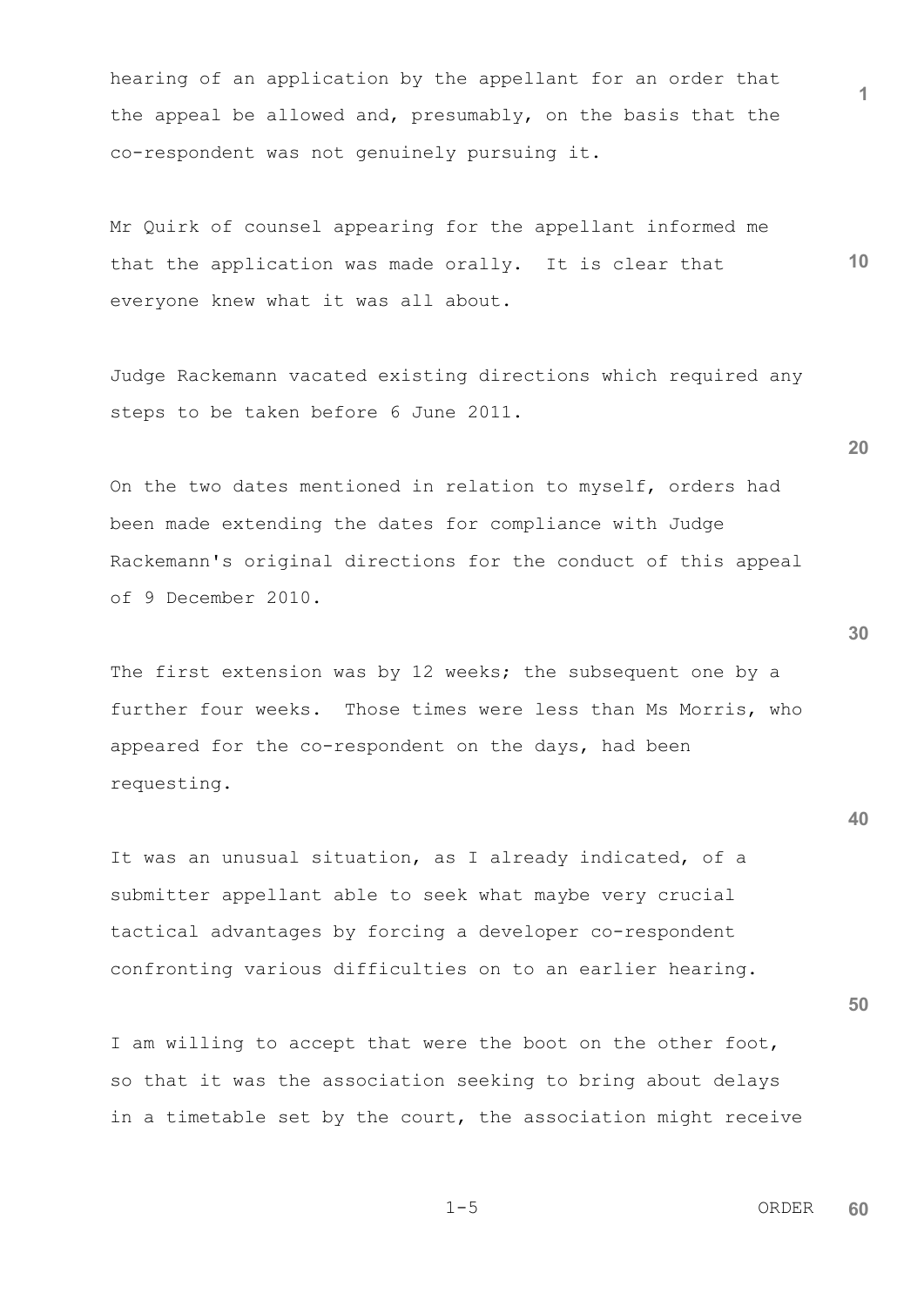a short shift in the ordinary circumstances.

The general approach is that developer parties have most at stake and that delay costs money which developers, other things being equal, are entitled not to be forced to waste.

**20** This relates not only to legal costs which it became clear on 13 May that the association too is now having to bear; Mr Bratchford who represented the association earlier may well have indicated that he was having to pay for legal advice. Holding costs of the land are, inevitably, going to trouble a Developer.

**30** Although Mr Quirk has submitted, in effect, that all parties ought to be treated equally by the court, from the point of view of being ready to progress an appeal, I am of the view that things, particularly in the context like the present are different for individual parties and that the developer can reasonably expect special consideration.

**40 50** One reason for that is that under the legislation, it is not for submitter appellants to show that the appeal should succeed, it is for the co-respondent developer to prove that it ought to fail. If the court is uncertain which way to jump, the appeal succeeds. A developer, in those circumstances, in my view, ought to be given a reasonable opportunity to mount its best case.

It would be unrealistic for the court not to acknowledge and

**10**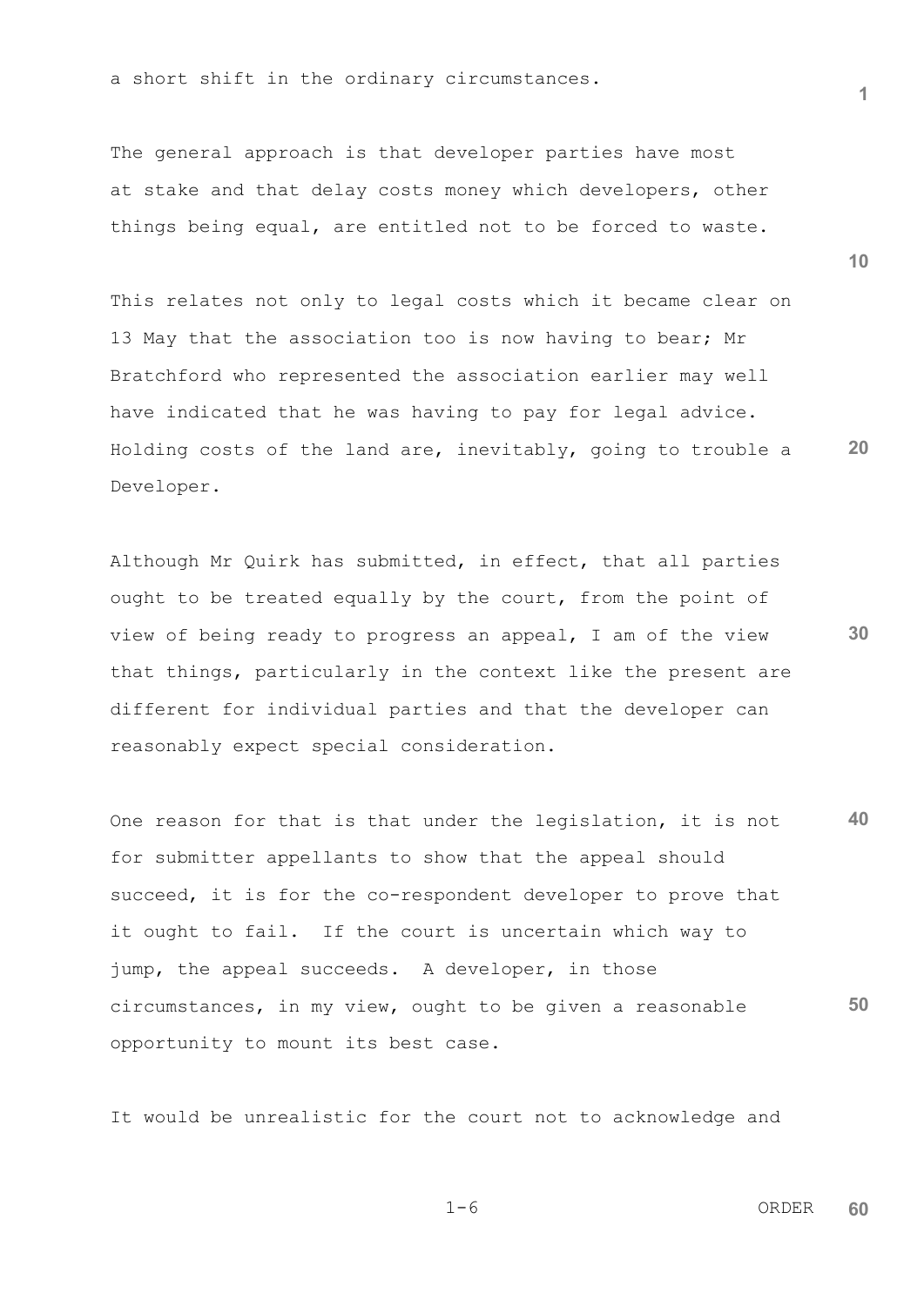wrong for it not to give significant weight to the difficulties in the developer's camp here.

**10 20** An event such as the 2011 floods may change things greatly and has done so here. On top of that (maybe to an extent in consequence), come the developer's financial difficulties, which have now seen its principals lose control to the receivers. Mr Quirk is right, that recognition of the receivers and managers, as now having the conduct of the proceeding, does not change the identity of the party. However, in my view it does change things by introducing cold, so to speak, new minds which have to come to grips with the situation and work out what ought to be done about any redesign of the proposal - indeed, what ought to be done about continuing to resist the appeal.

**40** Mr Quirk submits that appearances indicate that the corespondent in whatever emanation is not really interested in advancing the appeal. In part he relies on the protracted timetable which Miss Fitzgibbon, who has been engaged by the receivers and managers, was proposing. It looked to a hearing of the appeal in March 2012 when the original directions envisaged the same five day hearing in April 2011.

**50** Mr Quirk relies on the statement of grounds for the receiver and manager's application referring to a Notice of Exercise of Power of Sale dated the 1st of March 2011 having been served on the developer company, and perhaps on other circumstances, to contend that there's no interest by anyone in pursuing the development physically, that all interest is centred on

$$
1-7
$$

 1-7 ORDER **60**

**1**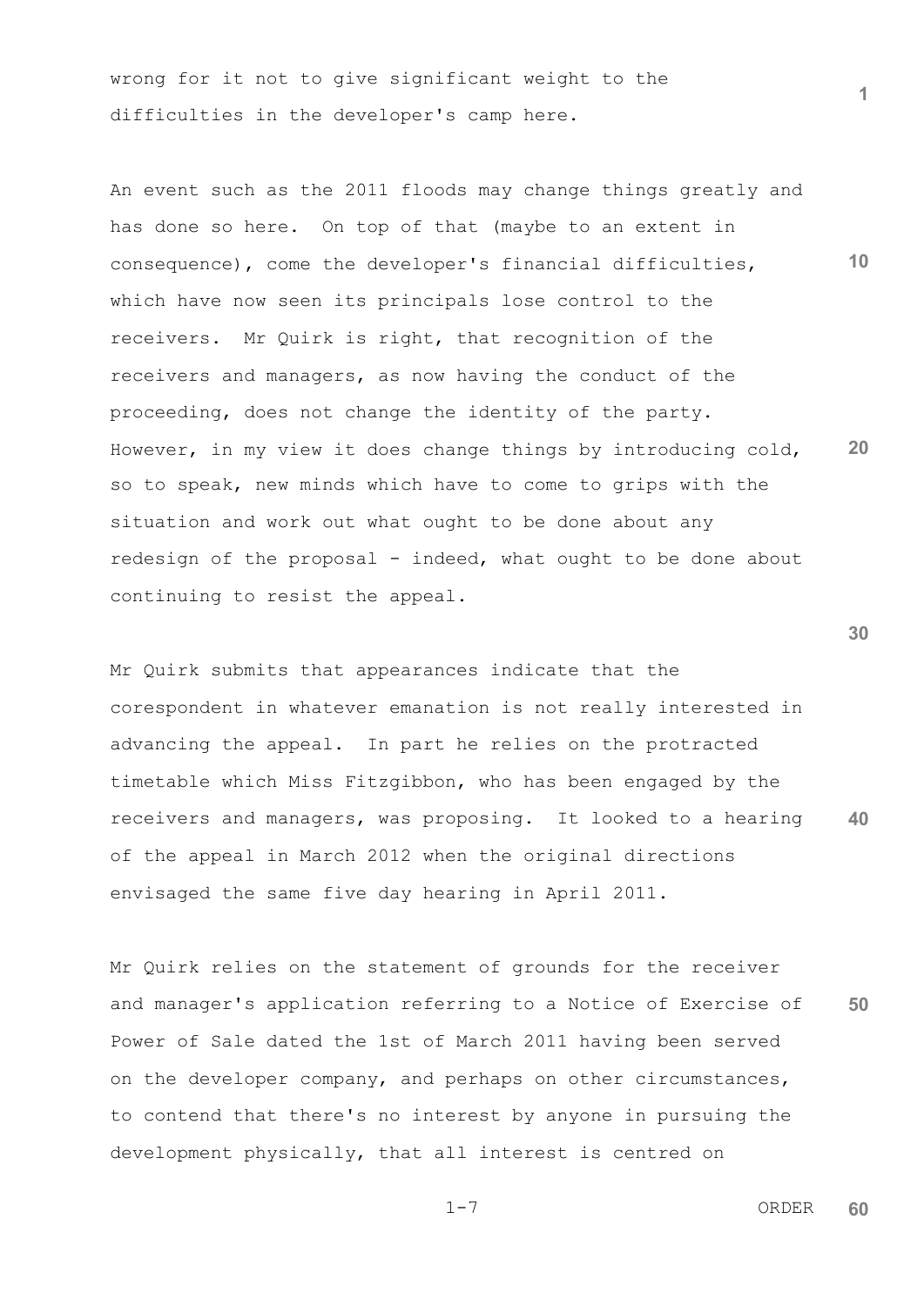selling the property. Even if that were so, I think it wouldn't matter. If Mr Quirk was suggesting that there's some expectation that an applicant in a development application will itself construct the development if it's approved or even intends to do so, I would not accept that at all. The court frequently encounters circumstances where the applicant for a development approval is someone hopeful of winning an approval which will induce the real developer to make or complete a contract of purchase, the parameters of which are already known.

Mr Quirk correctly reminds the court that currently the site is already in a state which permits it to be sold with a valuable development approval for an eight-storey multi-building development.

There's no compelling reason, in his submission, why the court ought to indulge the corespondent by delaying the hearing of the appeal so that it can seek to retain the approval that the council has given for an even larger development. Those considerations, in my view, have no relevant part to play in what the Court has to decide today. There is no good reason for shifting out those who presently have a chance of preserving a further or more valuable approval.

In the end, Mr Quirk has had considerable success in defeating the attempt of Miss Fitzgibbon, which has the support of Ms Mitchell representing the council, to defer a substantive hearing until next year. Miss Fitzgibbon's timetable has been

**20**

**10**

**1**

**30**

**40**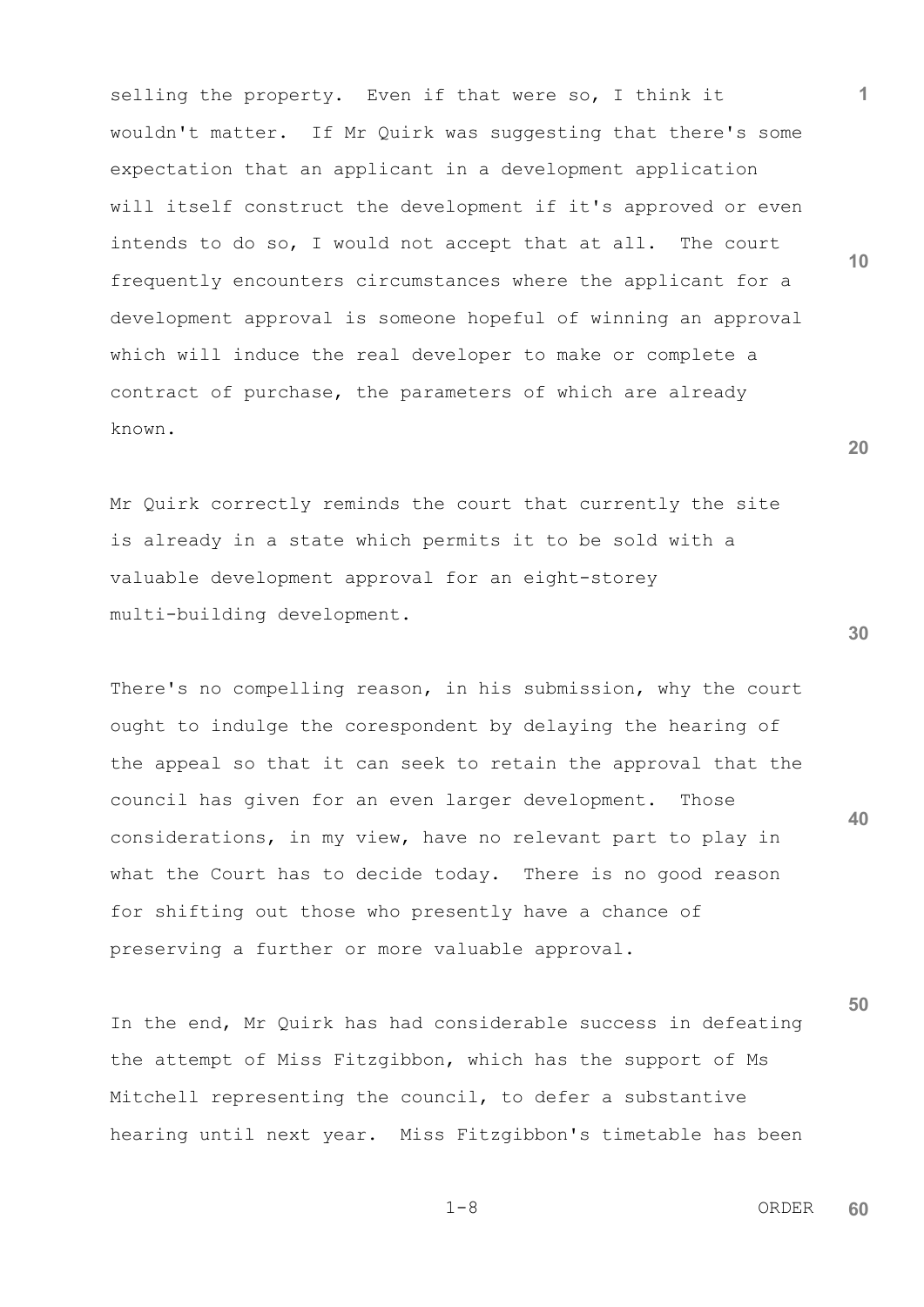capable of being adjusted in fairly minor ways, in other words, by one or two weeks only, to allow for the possibility of a hearing in December and indeed the appeal is allocated by the order that I've initialled to the December sittings. That's done on the basis that Miss Fitzgibbon at least is foreshadowing that the parties might have difficulties in keeping up with the timetable that's not terribly different in essentials from the one she proposed. However, her clients are at a very preliminary stage.

**20 30 40** As Ms Mitchell has said, getting a hearing in December or getting ready for a hearing in December now involves a certain amount of haste. The directions order is unusual in containing provision for Miss Thompson's firm which is on the record representing the corespondent to withdraw if, for some reason, Miss Fitzgobbon's undertaking to file a Notice of Change of Solicitors for the corespondent isn't achieved by tomorrow evening. It would have been presumptuous of Miss Fitzgibbon to file a Notice of Change of Solicitors in advance of the court hearing her application. Needless to say, Mr Quirk indicated that in the circumstances of her application it had been judged not appropriate to proceed with the appellant's application which had been set down for today. Today became a fight over timetabling.

**50** The court has its own concern that the appeal might be complicated by the proposing of changes to the development proposal which, it seems to me, are likely. There may already have been some discussion with the council with a view to determining what it would be prepared to accept as minor

$$
1-9
$$

 $1-9$  ORDER **60**

**1**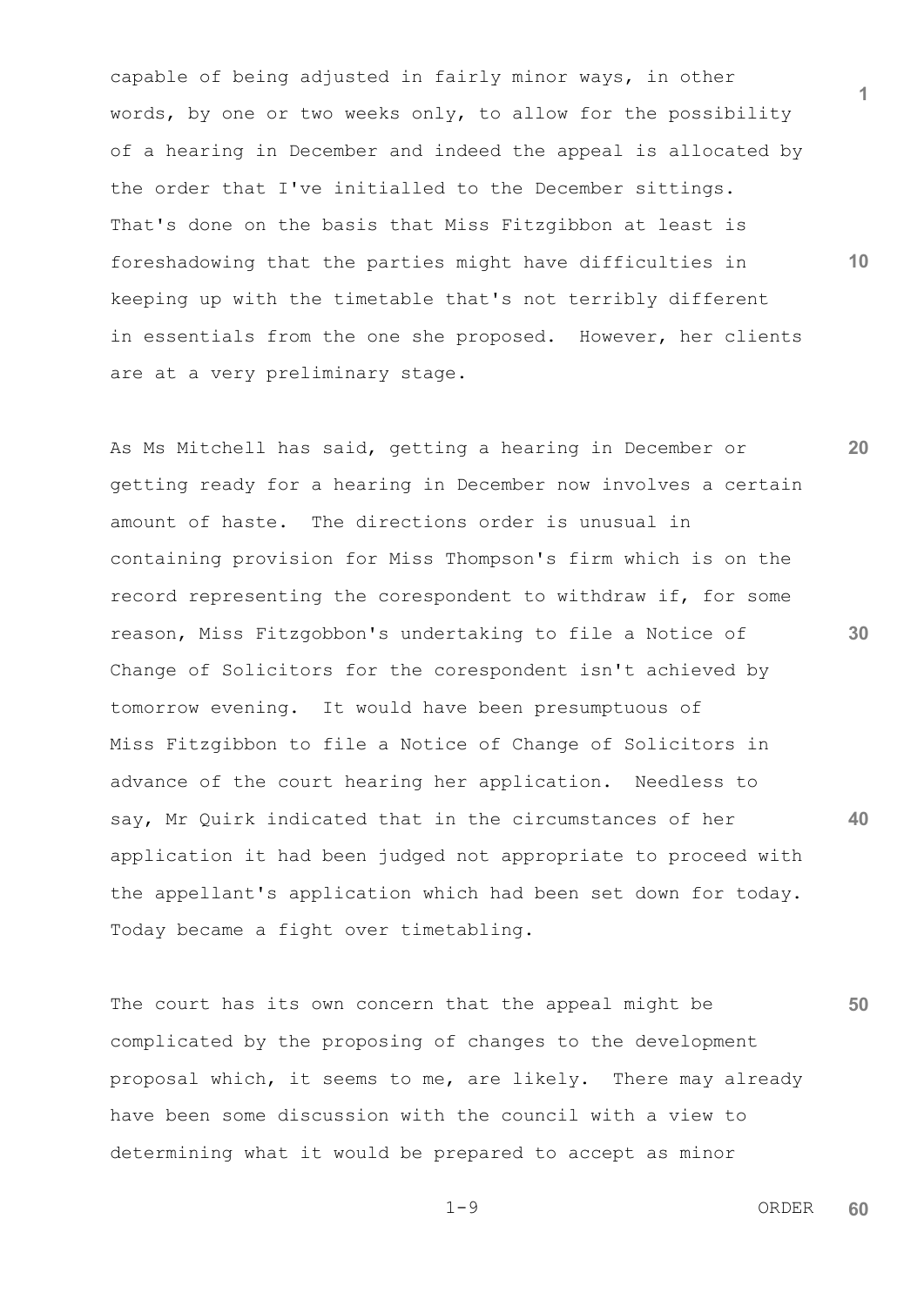change, minor in the sense that the appeal could proceed on the basis of such changes.

I'm concerned that at some point if there's contest in this regard it might become necessary for the court to have a hearing as to whether changes proposed, assuming there will be some, are really minor change. It proved difficult to slot provision about this into the order.

One of the complicating features is rule 27(1) of the Planning and Environment Court Rules 2010 which forbids experts attending a meeting of experts from any reference to or receiving any instruction from the parties before preparation of the joint report.

Rule 5 allows the court to waive compliance with that and the conventional direction which the court makes for meetings of experts in various fields and subsequent reports is qualified by a provision to this effect: pursuant to rule 5, compliance with rule 27(1) is waived to permit experts to make reference to the parties with a view to proposing or considering changes to the development proposal that the corespondent contends would constitute minor change within section 350 of the Sustainable Planning Act 2009.

**50** I don't think it's reasonable in the circumstances to require the corespondent to notify changes by some date in advance of the experts' meeting. I take that approach on the basis that the experts' meetings may produce better proposals for changes

 1-10 ORDER **60**

**30**

**1**

**10**

**20**